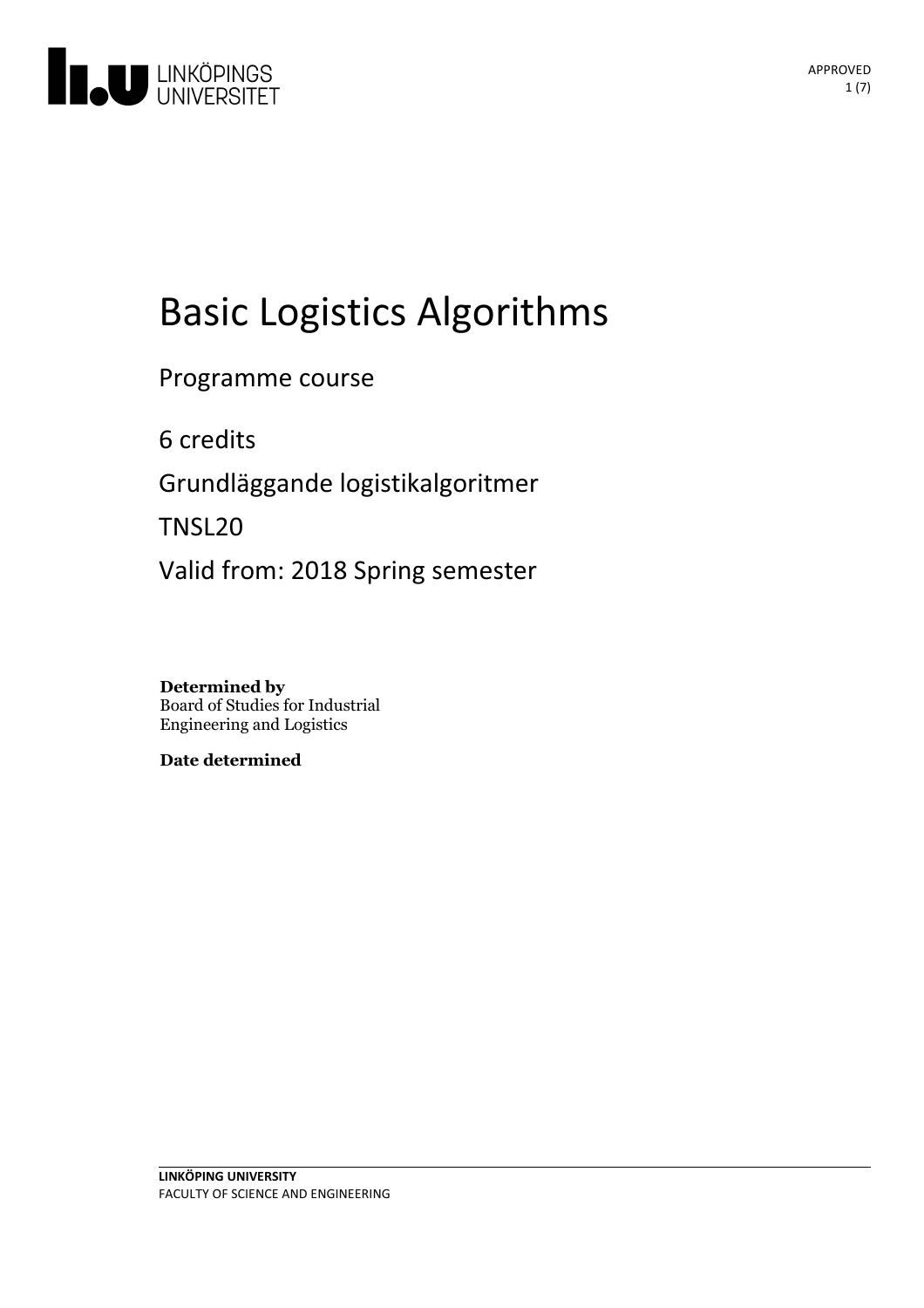Main field of study Logistics

Course level

First cycle

## Advancement level

 $G<sub>2</sub>X$ 

## Course offered for

- Air Transportation and Logistics, Bachelor's Programme
- Civic Logistics, Bachelor's Programme

### Prerequisites

Basic algorithmic and/or programming concepts.

# Intended learning outcomes

The course introduces the students to several models of basic logistics problems and algorithms for their solution. After the course students should be able to:

- Identify critical tasks in project planning
- Schedule maximum number of non-conflicting jobs
- Optimally allocate tasks to processing facilities
- Find stable distributions of goods
- Program MATLAB routines for basic logistic problems

### Course content

- Assignment and matching
- Paths and flows in transportation networks
- Covering and packing
- Facility location
- MATLAB scripts and functions

# Teaching and working methods

The course consists of lectures and seminars. The lectures give the theoretical background. During the seminars, assignments and problems are discussed.

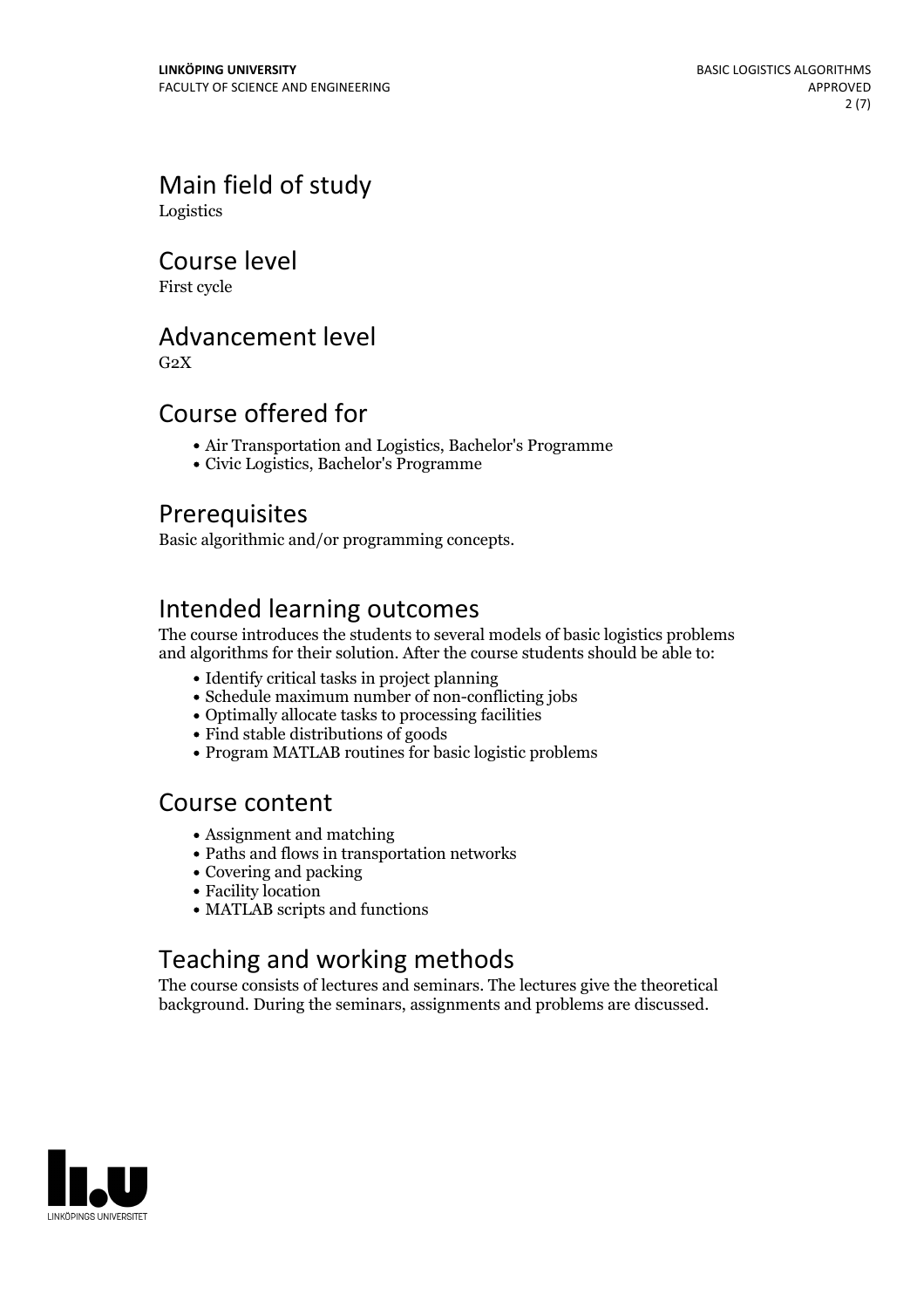# Examination

| TEN <sub>1</sub> | Written examination | 3 credits | U, 3, 4, 5 |
|------------------|---------------------|-----------|------------|
| UPG1             | Hand-in assignments | 3 credits | U.G        |

### Grades

Four-grade scale, LiU, U, 3, 4, 5

# Department

Institutionen för teknik och naturvetenskap

# Director of Studies or equivalent

Erik Bergfeldt

# Examiner

Christiane Schmidt

# Education components

Preliminary scheduled hours: 40 h Recommended self-study hours: 120 h

# Course literature

Fastställs senare.

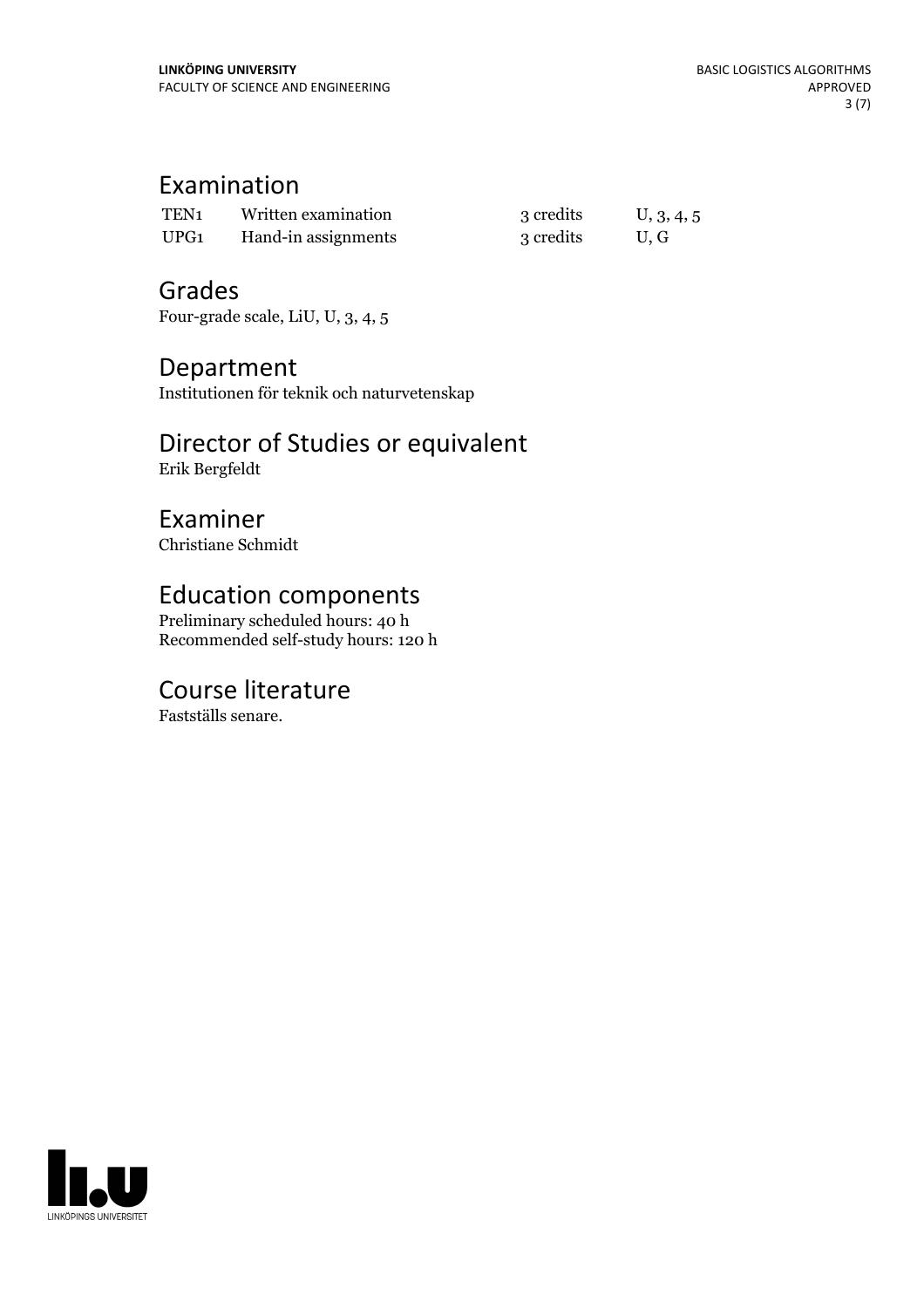# **Common rules**

### **Course syllabus**

A syllabus has been established for each course. The syllabus specifies the aim and contents of the course, and the prior knowledge that a student must have in order to be able to benefit from the course.

### **Timetabling**

Courses are timetabled after a decision has been made for this course concerning its assignment to a timetable module. A central timetable is not drawn up for courses with fewer than five participants. Most project courses do not have a central timetable.

### **Interrupting a course**

The vice-chancellor's decision concerning regulations for registration, deregistration and reporting results (Dnr LiU-2015-01241) states that interruptions in study are to be recorded in Ladok. Thus, all students who do not participate in a course for which they have registered must record the interruption, such that the registration on the course can be removed. Deregistration from <sup>a</sup> course is carried outusing <sup>a</sup> web-based form: www.lith.liu.se/for-studenter/kurskomplettering?l=sv.

### **Cancelled courses**

Courses with few participants (fewer than 10) may be cancelled or organised in a manner that differs from that stated in the course syllabus. The board of studies is to deliberate and decide whether a course is to be cancelled orchanged from the course syllabus.

### **Regulations relatingto examinations and examiners**

Details are given in a decision in the university's rule book: http://styrdokument.liu.se/Regelsamling/VisaBeslut/622678.

### **Forms of examination**

### **Examination**

Written and oral examinations are held at least three times a year: once immediately after the end of the course, once in August, and once (usually) in one of the re-examination periods. Examinations held at other times are to follow a decision of the board of studies.

Principles for examination scheduling for courses that follow the study periods:

courses given in VT1 are examined for the first time in March, with re-

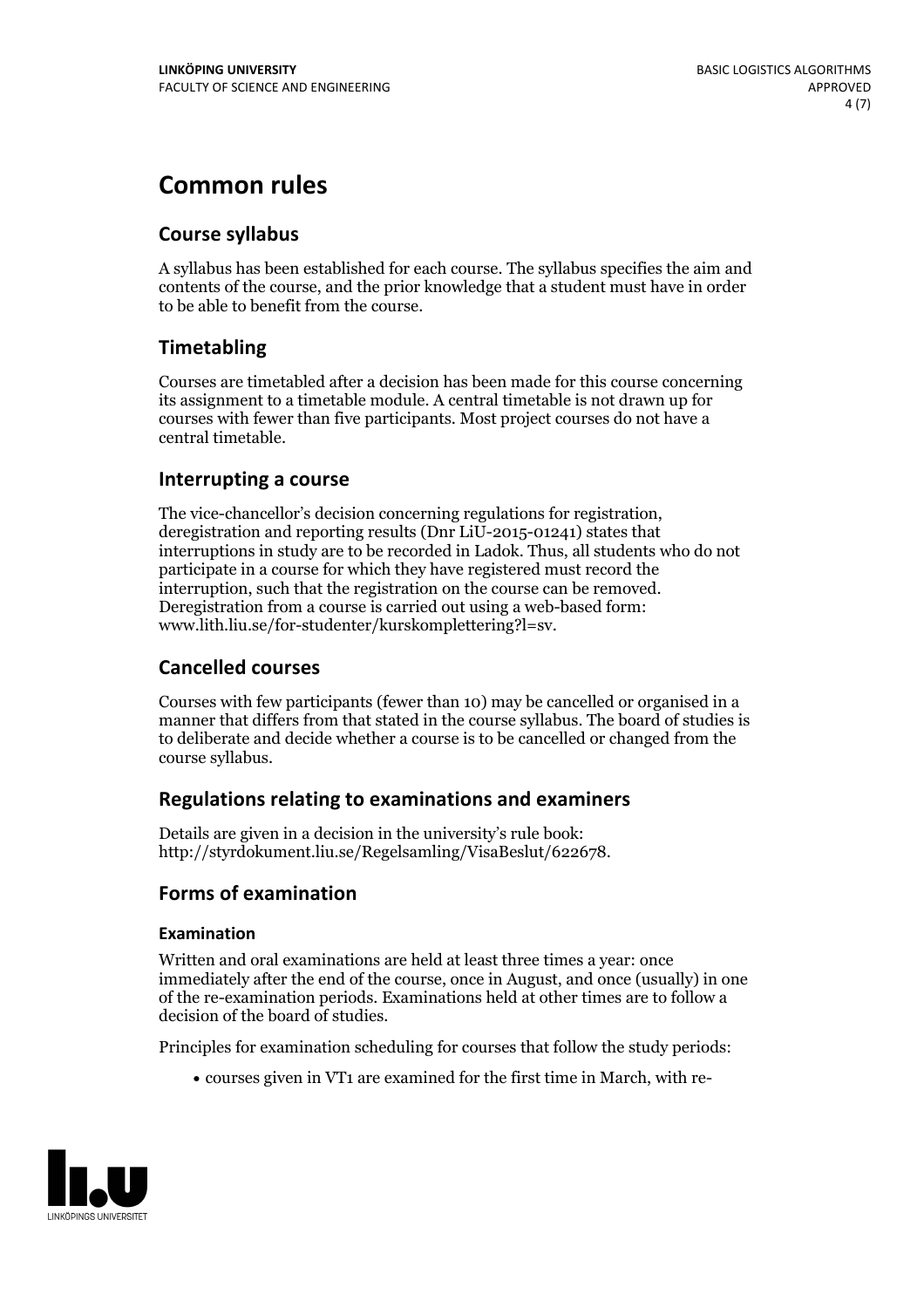examination in June and August

- courses given in VT2 are examined for the first time in May, with re-examination in August and October
- courses given in HT1 are examined for the first time in October, with re-examination in January and August
- courses given in HT2 are examined for the first time in January, with re-examination at Easter and in August.

The examination schedule is based on the structure of timetable modules, but there may be deviations from this, mainly in the case of courses that are studied and examined for several programmes and in lower grades (i.e. 1 and 2).

- Examinations for courses that the board of studies has decided are to be held in alternate years are held only three times during the year in which
- the course is given.<br>• Examinations for courses that are cancelled or rescheduled such that they are not given in one or several years are held three times during the year that immediately follows the course, with examination scheduling that corresponds to the scheduling that was in force before the course was cancelled or rescheduled.<br>• If teaching is no longer given for a course, three examination occurrences
- are held during the immediately subsequent year, while examinations are at the same time held for any replacement course that is given, or alternatively in association with other re-examination opportunities. Furthermore, an examination is held on one further occasion during the next subsequent year, unless the board of studies determines otherwise.<br>• If a course is given during several periods of the year (for programmes, or
- on different occasions for different programmes) the board orboards of studies determine together the scheduling and frequency of re-examination occasions.

#### **Registration for examination**

In order to take an examination, a student must register in advance at the Student Portal during the registration period, which opens 30 days before the date of the examination and closes 10 days before it. Candidates are informed of the location of the examination by email, four days in advance. Students who have not registered for an examination run the risk of being refused admittance to the examination, if space is not available.

Symbols used in the examination registration system:

- \*\* denotes that the examination is being given for the penultimate time.
- \* denotes that the examination is being given for the last time.

#### **Code of conduct for students during examinations**

Details are given in a decision in the university's rule book: http://styrdokument.liu.se/Regelsamling/VisaBeslut/622682.

#### **Retakes for higher grade**

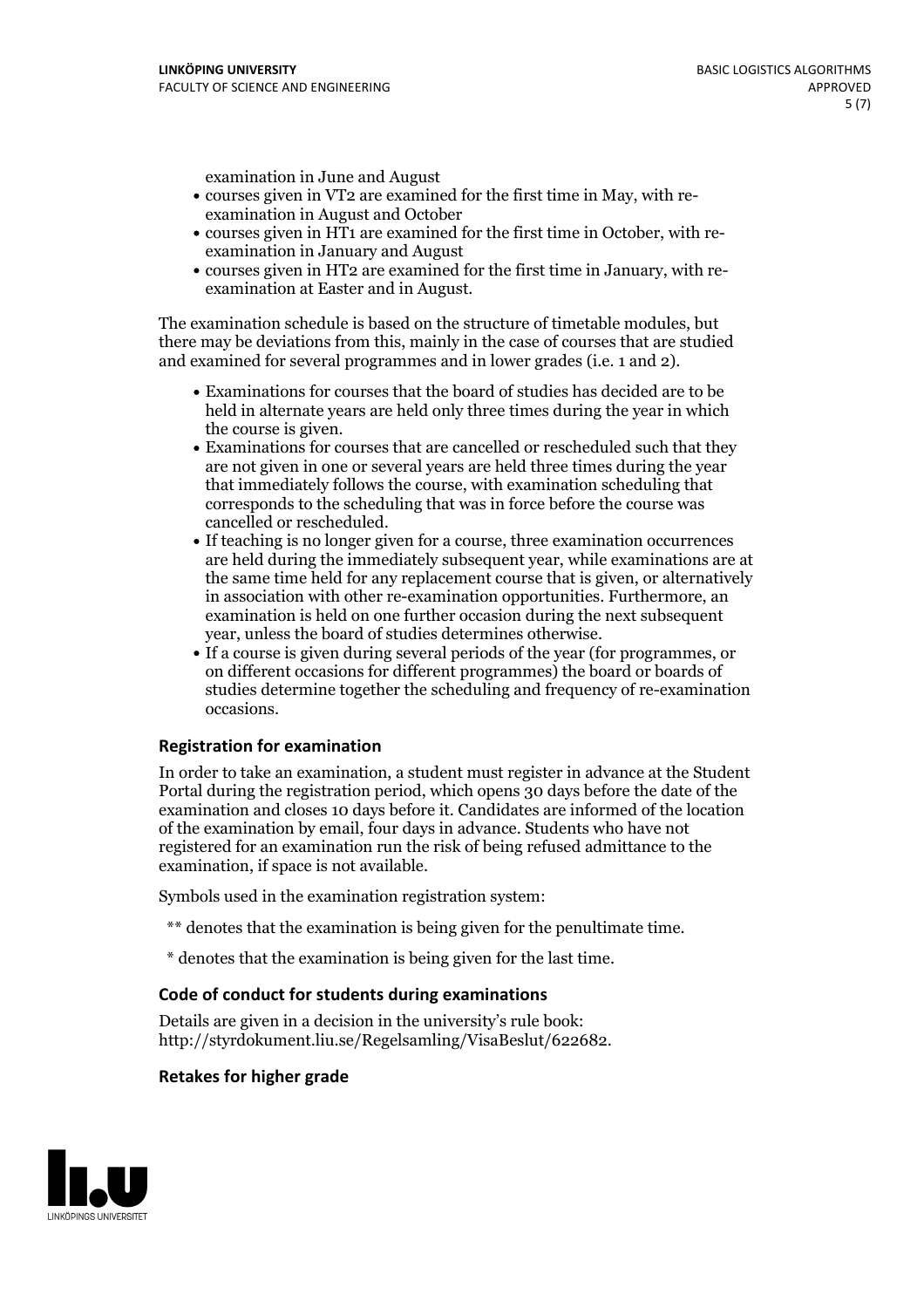Students at the Institute of Technology at LiU have the right to retake written examinations and computer-based examinations in an attempt to achieve a higher grade. This is valid for all examination components with code "TEN" and "DAT". The same right may not be exercised for other examination components, unless otherwise specified in the course syllabus.

### **Retakes of other forms of examination**

Regulations concerning retakes of other forms of examination than written examinations and computer-based examinations are given in the LiU regulations for examinations and examiners, http://styrdokument.liu.se/Regelsamling/VisaBeslut/622678.

#### **Plagiarism**

For examinations that involve the writing of reports, in cases in which it can be assumed that the student has had access to other sources (such as during project work, writing essays, etc.), the material submitted must be prepared in accordance with principles for acceptable practice when referring to sources (references or quotations for which the source is specified) when the text, images, ideas, data, etc. of other people are used. It is also to be made clear whether the author has reused his or her own text, images, ideas, data, etc. from previous examinations.

A failure to specify such sources may be regarded as attempted deception during examination.

#### **Attempts to cheat**

In the event of <sup>a</sup> suspected attempt by <sup>a</sup> student to cheat during an examination, or when study performance is to be assessed as specified in Chapter <sup>10</sup> of the Higher Education Ordinance, the examiner is to report this to the disciplinary board of the university. Possible consequences for the student are suspension from study and a formal warning. More information is available at https://www.student.liu.se/studenttjanster/lagar-regler-rattigheter?l=sv.

#### **Grades**

The grades that are preferably to be used are Fail (U), Pass (3), Pass not without distinction  $(4)$  and Pass with distinction  $(5)$ . Courses under the auspices of the faculty board of the Faculty of Science and Engineering (Institute of Technology) are to be given special attention in this regard.

- 1. Grades U, 3, 4, 5 are to be awarded for courses that have written
- examinations. 2. Grades Fail (U) and Pass (G) may be awarded for courses with <sup>a</sup> large degree of practical components such as laboratory work, project work and group work.

#### **Examination components**

- 
- 1. Grades U, 3, 4, <sup>5</sup> are to be awarded for written examinations (TEN). 2. Grades Fail (U) and Pass (G) are to be used for undergraduate projects and other independent work.